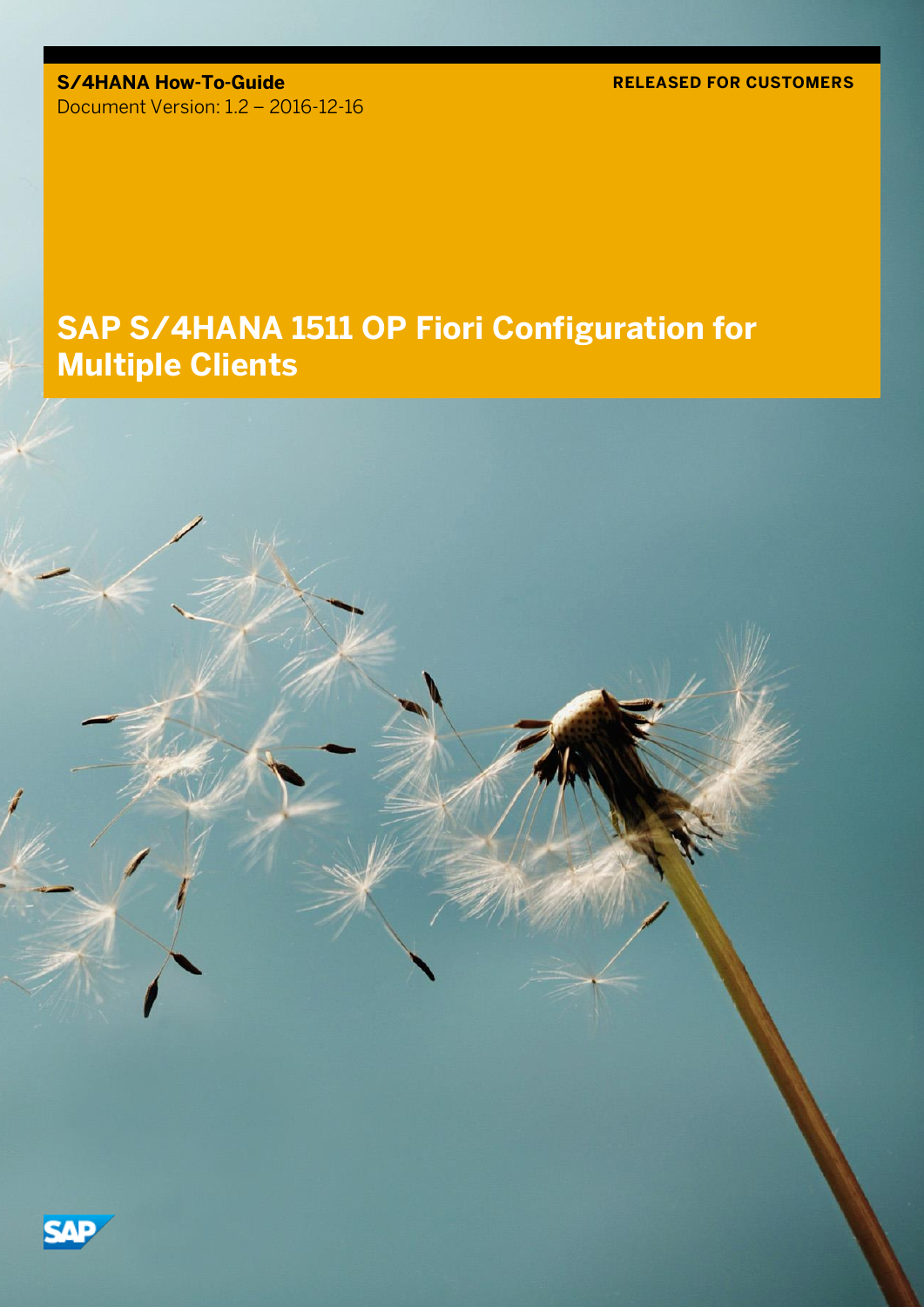# **Document History**

The following table provides an overview of the most important document changes.

| . .<br>۰. |  |
|-----------|--|
|           |  |

| Version | Date:             | Description                                                    |
|---------|-------------------|----------------------------------------------------------------|
| -1.0    | July 18, 2016     | Initial Version – Raquel Martinez, Javier Baltazar, Van Vi     |
|         | November 7, 2016  | Updated links and modified from customer feedback - Van Vi     |
|         | December 16, 2016 | Updated section number to reflect new Fiori Documents - Van Vi |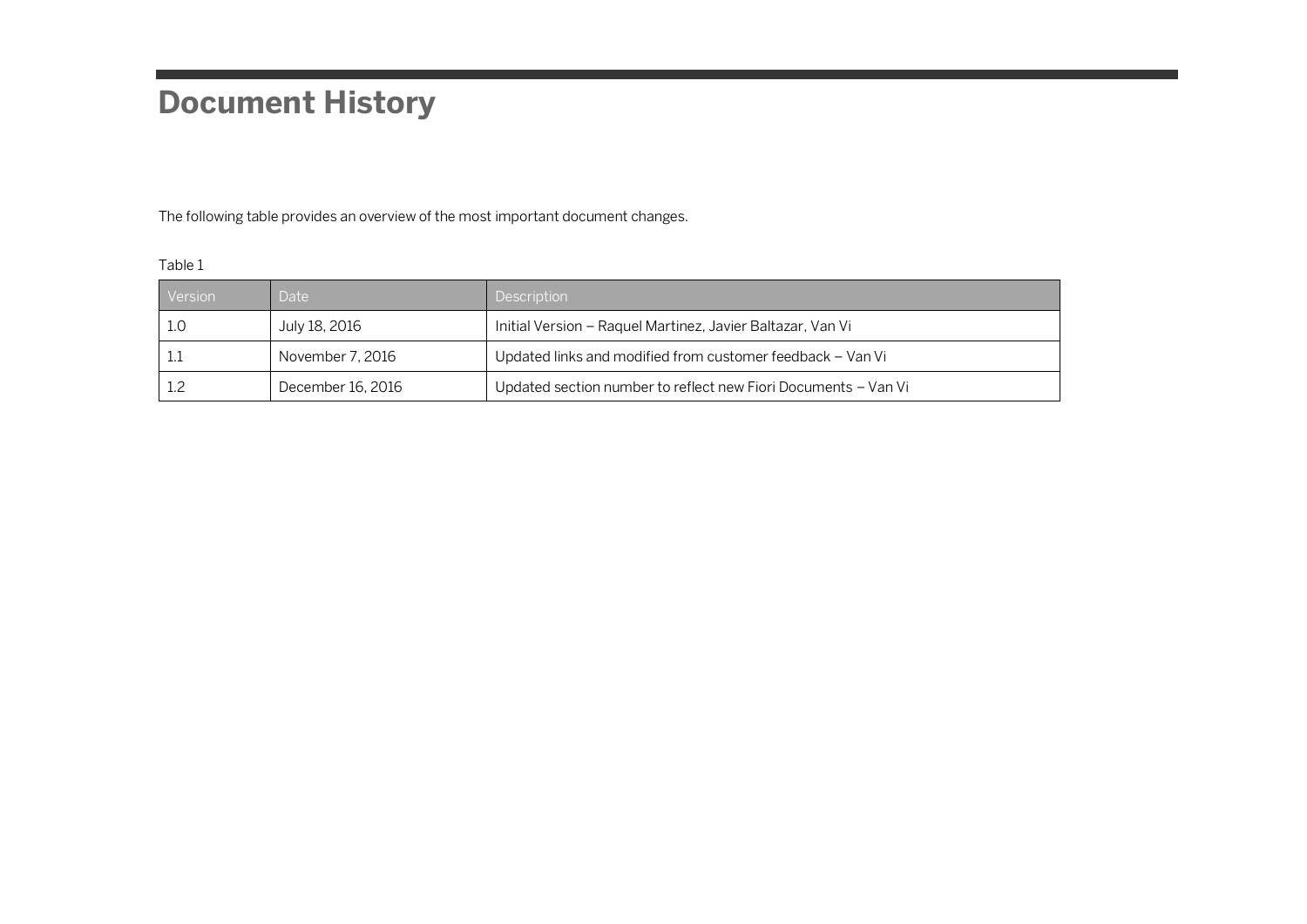# **Typographic Conventions**

| <b>Type Style</b>   | Description                                                                                                                                                                                                                            |
|---------------------|----------------------------------------------------------------------------------------------------------------------------------------------------------------------------------------------------------------------------------------|
| Example             | Words or characters quoted from the screen. These include field names, screen titles,<br>pushbuttons labels, menu names, menu paths, and menu options.                                                                                 |
|                     | Textual cross-references to other documents.                                                                                                                                                                                           |
| Example             | Emphasized words or expressions.                                                                                                                                                                                                       |
| <b>EXAMPLE</b>      | Technical names of system objects. These include report names, program names,<br>transaction codes, table names, and key concepts of a programming language when they<br>are surrounded by body text, for example, SELECT and INCLUDE. |
| Example             | Output on the screen. This includes file and directory names and their paths, messages,<br>names of variables and parameters, source text, and names of installation, upgrade and<br>database tools.                                   |
| Example             | Exact user entry. These are words or characters that you enter in the system exactly as they<br>appear in the documentation.                                                                                                           |
| <example></example> | Variable user entry. Angle brackets indicate that you replace these words and characters<br>with appropriate entries to make entries in the system.                                                                                    |
| <b>EXAMPLE</b>      | Keys on the keyboard, for example, $F2$ or $ETER$ .                                                                                                                                                                                    |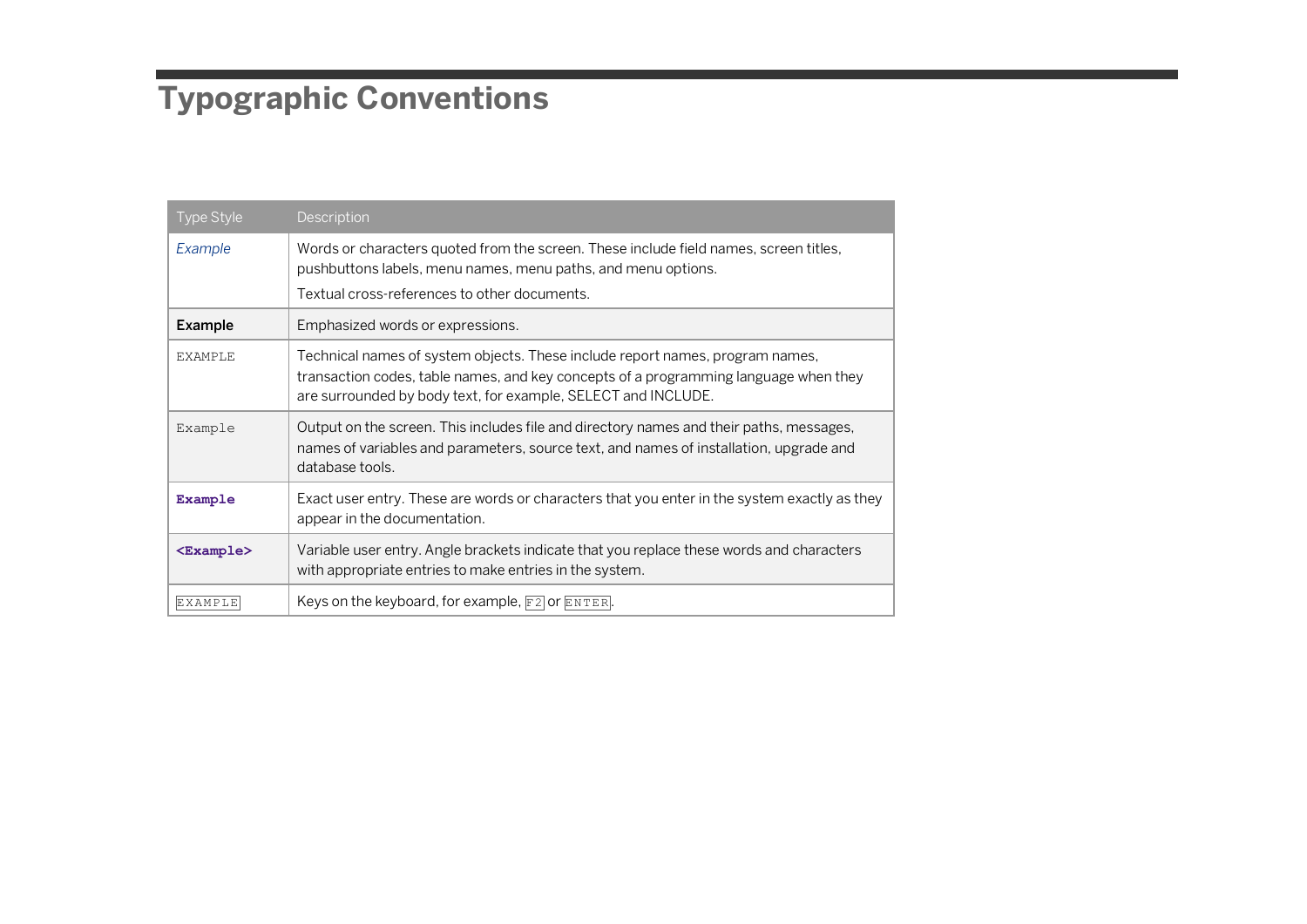# **Table of Contents**

| 4 |                                                                                                 |  |
|---|-------------------------------------------------------------------------------------------------|--|
| 5 | Fiori Configuration Checklist Steps After Creating an Additional From Clients Other Than 000 11 |  |
| 6 |                                                                                                 |  |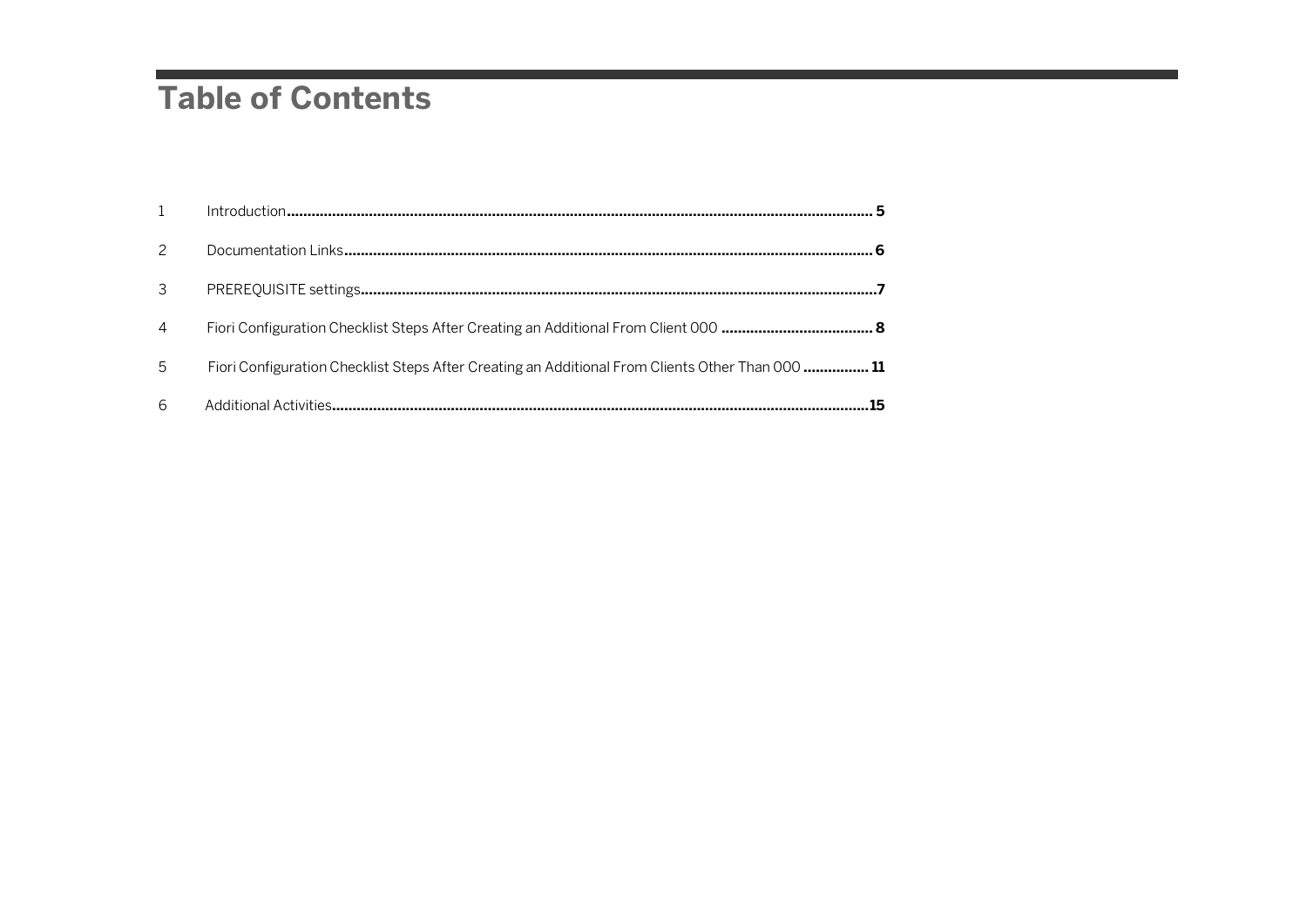#### <span id="page-4-0"></span>**2 Introduction**

This document will detail the steps required to setup additional clients in an S/4HANA OP system. As there are customer requirements in Sandbox Development, and Quality or Test environments to create more than one client for various usages, this document can be used as a checklist to detail the steps that need to be rerun within the Fiori building block documents as well as the Administration guide. Please refer to the "Documentation Links" section for the links to the documentation being referenced.

As a tip to use this document, please see sections "Fiori Configuration Checklist Steps After Creating an Additional From Client 000" or "Fiori Configuration Checklist Steps After Creating an Additional From Clients Other Than 000" to determine which steps you need to follow. For example, if you created a client copy from 000 in the Fiori Frontend and S/4HANA Backend servers, you will need to follow the section "Fiori Configuration Checklist Steps After Creating an Additional From Client 000". All other client copies where the source client is other than 000, you will need to use section "Fiori Configuration Checklist Steps After Creating an Additional From Clients Other Than 000". Within this section, the tasks are also dependent on the client copy profiles used as well, so please pay special attention to the column "Additional Information" for more details.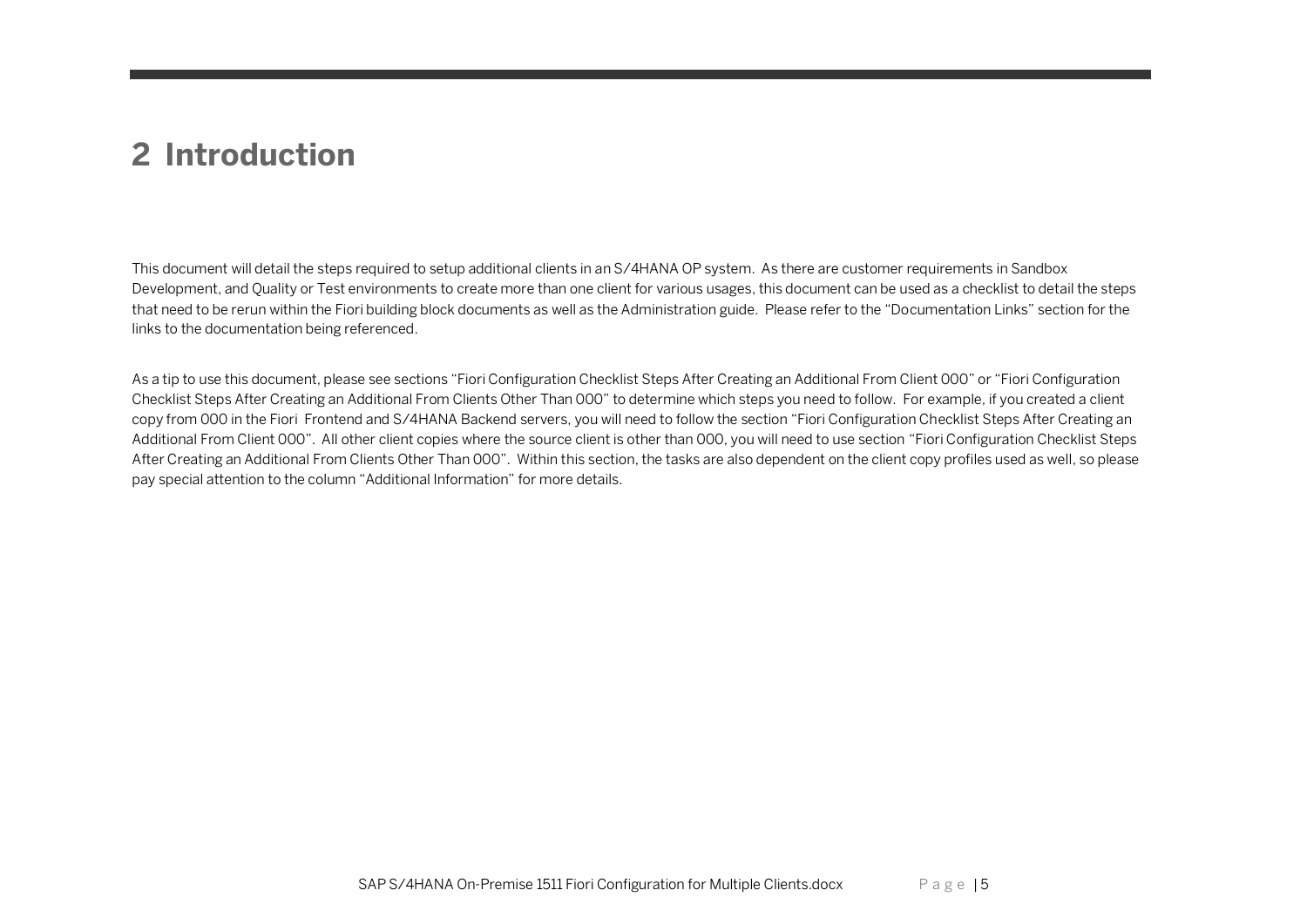### <span id="page-5-0"></span>**2 Documentation Links**

Below are the links to various S/4HANA OP 1511 documentation to be used as reference to the installation.

| Documentation                                                                                                |
|--------------------------------------------------------------------------------------------------------------|
| Administration Guide for the Implementation of SAP S/4HANA on-premise edition<br>SAP S/4HANA OP 1511 edition |
| Administration Guide for the Implementation of SAP S/4HANA on-premise edition                                |
| <b>Building Block Configuration Guide</b>                                                                    |
| SAP S/4HANA Fiori Foundation Configuration (MAA)                                                             |
| SAP S/4HANA Fiori Foundation Configuration (MAA)                                                             |
| <b>Building Block Configuration Guide</b>                                                                    |
| SAP S/4HANA Fiori Basic Network and Security Configuration (MAB)                                             |
|                                                                                                              |
| SAP S/4HANA Fiori Basic Network and Security Configuration (MAB)                                             |
| <b>Building Block Configuration Guide</b>                                                                    |
| SAP S/4HANA Fiori App Deployment (MAD)                                                                       |
|                                                                                                              |
| SAP S/4HANA Fiori App Deployment (MAD)                                                                       |
| <b>Building Block Configuration Guide</b>                                                                    |
| SAP S/4HANA Other App Types Deployment (MAL)                                                                 |
|                                                                                                              |
| SAP S/4HANA Other App Types Deployment (MAL)                                                                 |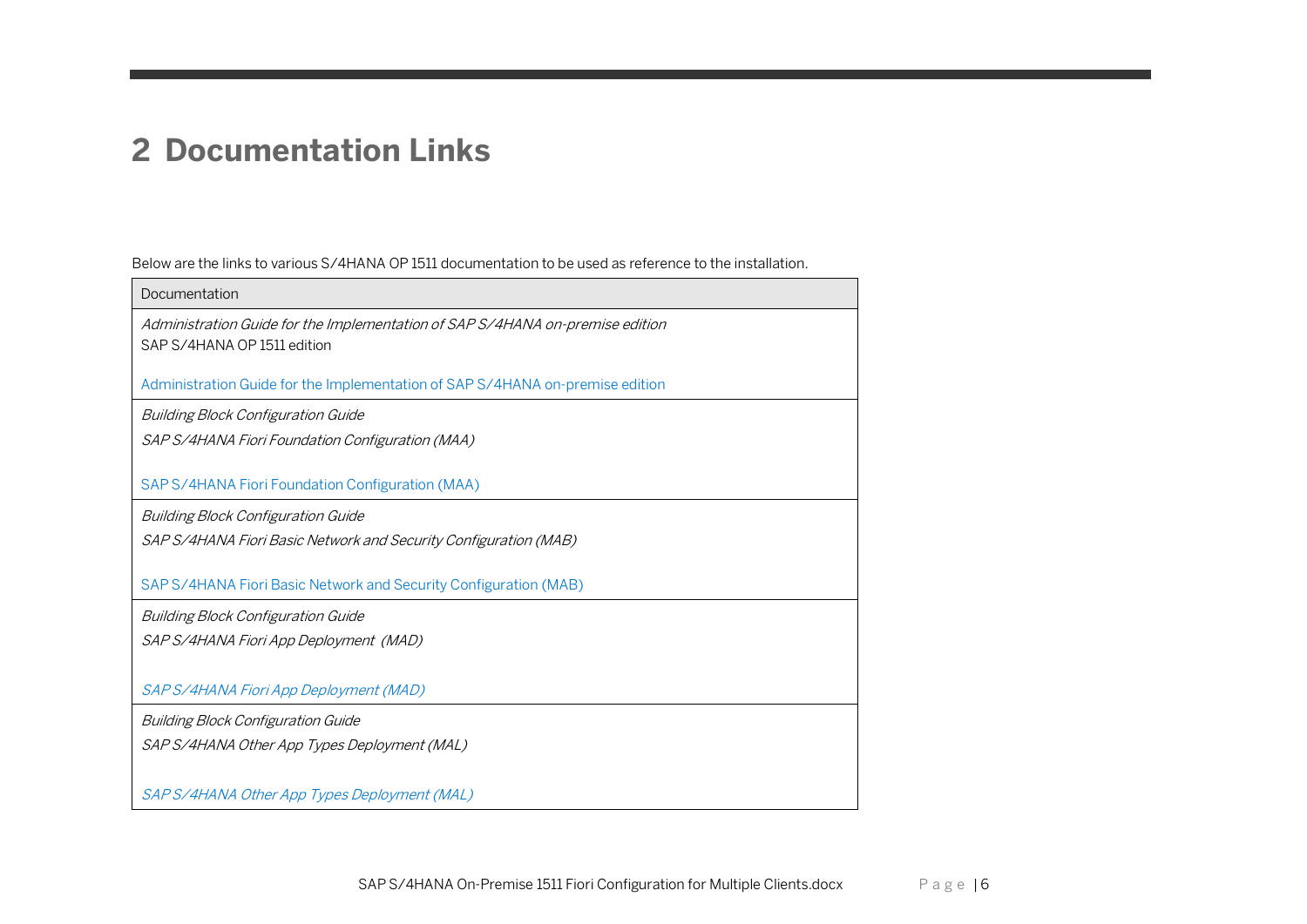### <span id="page-6-0"></span>**3 PREREQUISITE settings**

This section describes the prerequisite items that must be completed before you start the configuration steps required for Fiori on additional clients in the Fiori Frontend and the corresponding Backend server.

o You have completed the initial configuration of the Frontend Server, Backend Server, and Web Dispatcher for the initial client following the Admin Guide and all relevant Fiori documents within the reference section.



o You have completed the creation of additional clients in the Frontend Server and Backend server and now want to do the Fiori configuration between the clients.

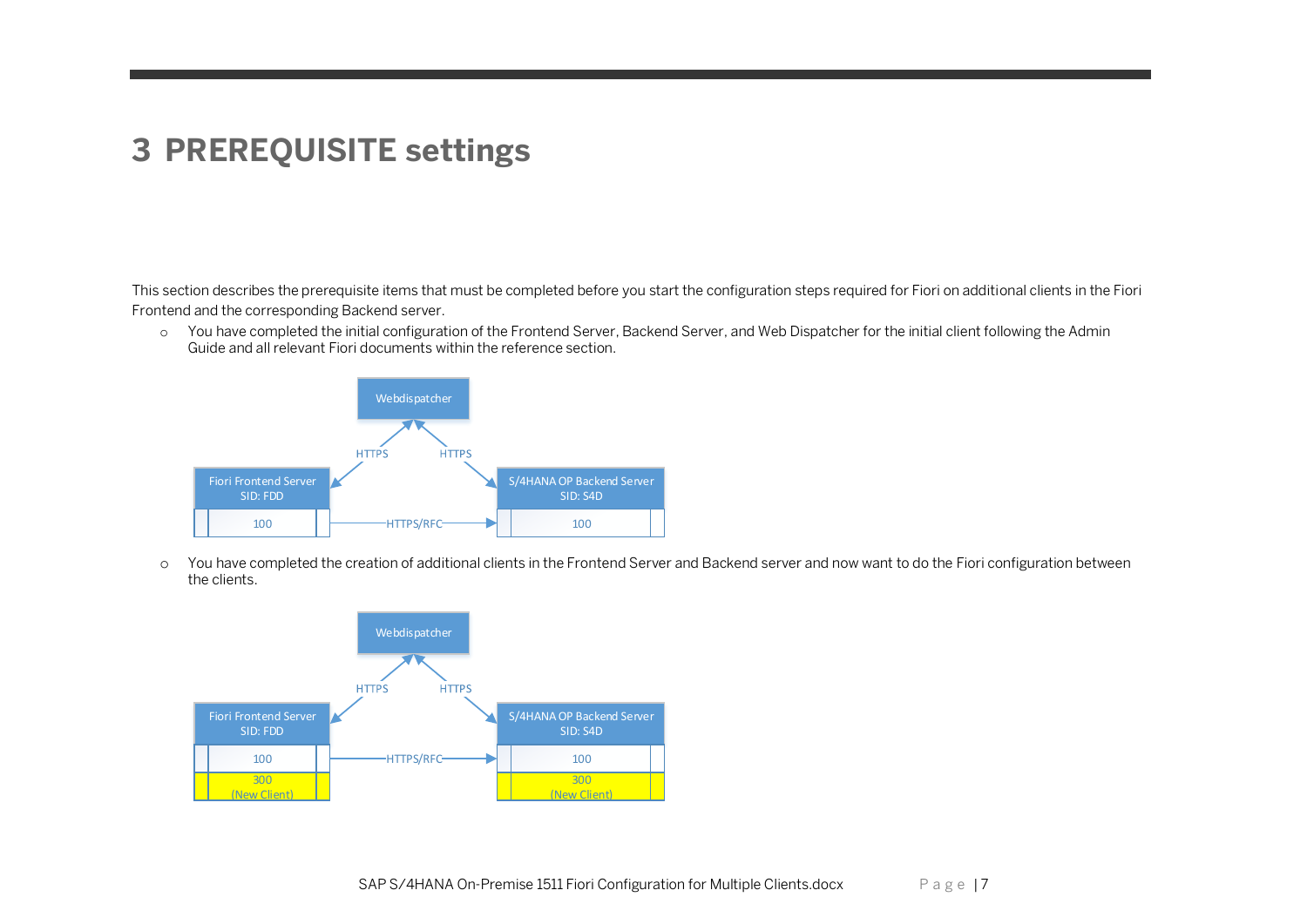#### <span id="page-7-0"></span>**4 Fiori Configuration Checklist Steps After Creating an Additional From Client 000**

The below checklist is used to configure Fiori for a newly created client from client 000. For example, if you are creating a second client for activating Best Practices, the source client would be from 000 using the tables while the target client is populated in table /FTI/T\_NOCLN000 and referencing table /FTI/TWHITEL01 during the copy procedure.

| <b>Reference Document</b>            | <b>Tasks</b>                                                                     | Frontend<br><b>Server</b> | <b>Backend</b><br><b>Server</b> | <b>Additional Information</b>                                                                                                                                                                                                                                                                                                                      |
|--------------------------------------|----------------------------------------------------------------------------------|---------------------------|---------------------------------|----------------------------------------------------------------------------------------------------------------------------------------------------------------------------------------------------------------------------------------------------------------------------------------------------------------------------------------------------|
| MAA_S4HANAX_BB_ConfigGuide_EN_XX.doc | 3.2.1 SAP Gateway System: Assign role<br>template for administrators             | <b>Yes</b>                |                                 | You can also move the transport created in the<br>previous client to this client with SCC1.                                                                                                                                                                                                                                                        |
| MAA_S4HANAX_BB_ConfigGuide_EN_XX.doc | 3.2.2.1 Task List SAP Gateway - Basic<br>Configuration                           | Yes                       |                                 | Deselect task "Activate HTTP Services for NW<br>Gateway (SICF).                                                                                                                                                                                                                                                                                    |
| MAA_S4HANAX_BB_ConfigGuide_EN_XX.doc | 3.2.2.2 Task List Create Trusted<br>Connection from SAP System to SAP<br>Gateway |                           | Yes                             | Deselect task "Add SAP System as trusted<br>system (SMT1)"<br>Deselect task "Set Profile Parameter:<br>login/accept_sso2_ticket=1(RZ10)"<br>Deselect task "Set Profile Parameter:<br>$\bullet$<br>login/create_sso2_ticket=2 (RZ10)"<br>Ensure the user you are working with has<br>authorization S_RFCACL in both Frontend and<br>Backend server. |
| MAA_S4HANAX_BB_ConfigGuide_EN_XX.doc | 3.2.2.3 Task List SAP Gateway - Add<br><b>Backend System</b>                     | <b>Yes</b>                |                                 | Deselect task "Set Profile Parameter:<br>$\bullet$<br>login/accept_sso2_ticket=1(RZ10)"<br>Deselect task "Set Profile Parameter:<br>$\bullet$<br>login/create_sso2_ticket=2 (RZ10)"<br>If you plan to move the transport request created<br>within this task list, the recommendation is to use a<br>generic RFC naming convention (e.g.           |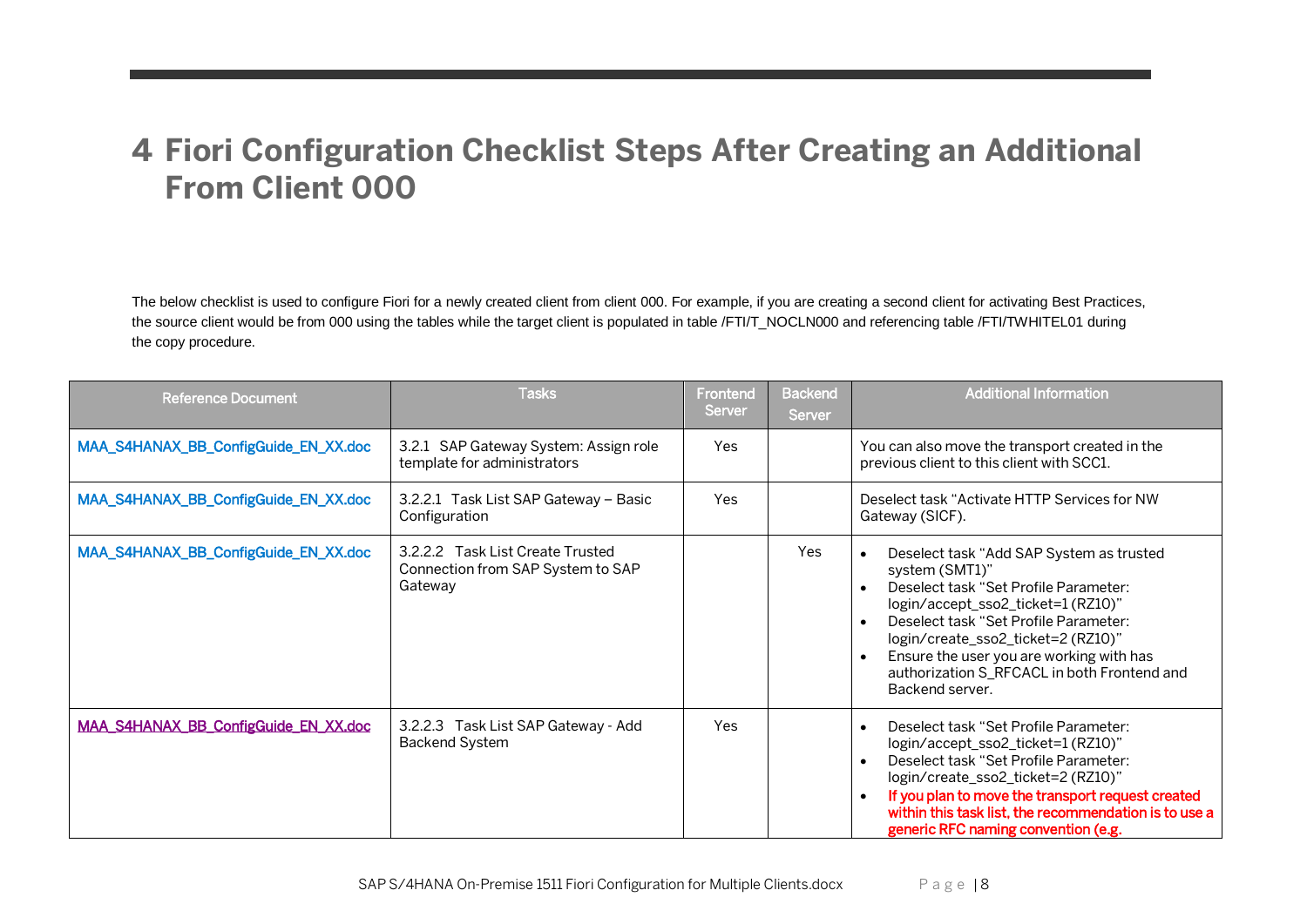|                                      |                                                                            |     |            | S4HCLNT <client#> where S4H represents<br/>S/4HANA and not SID.</client#>                                                                                                                                                                                                                                                                                                                                                                                                                                                                                                    |
|--------------------------------------|----------------------------------------------------------------------------|-----|------------|------------------------------------------------------------------------------------------------------------------------------------------------------------------------------------------------------------------------------------------------------------------------------------------------------------------------------------------------------------------------------------------------------------------------------------------------------------------------------------------------------------------------------------------------------------------------------|
| MAA_S4HANAX_BB_ConfigGuide_EN_XX.doc | 3.3.1<br>Automated Configuration with<br><b>Task Lists</b>                 | Yes |            | Deselect task "Create / Select Customizing<br>$\bullet$<br>Request (SE09)"<br>Deselect task "Create SAP System Alias 'LOCAL'"<br>$\bullet$<br>Deselect task "Activate HTTP Services for SAP<br>$\bullet$<br>Fiori Launchpad (SICF)"<br>Deselect task "Activate HTTP Services for UI5<br>$\bullet$<br>(SICF)"<br>Deselect task "Schedule job for calculation of<br>$\bullet$<br>SAPUI5 Application Index"<br>Deselect task "Activate HTTP Service for Cache<br>Buster (SICF)"<br>If you have a transport for this task list from the first<br>client, you can also import it. |
| MAA_S4HANAX_BB_ConfigGuide_EN_XX.doc | 3.3.3.3 Configuring Authorization Roles                                    | Yes |            | You can also move the transport created in the<br>previous client to this client with SCC1.                                                                                                                                                                                                                                                                                                                                                                                                                                                                                  |
| MAA_S4HANAX_BB_ConfigGuide_EN_XX.doc | 3.3.3.4 Assign Generic Roles for<br>administrators and end users           | Yes |            |                                                                                                                                                                                                                                                                                                                                                                                                                                                                                                                                                                              |
| MAA_S4HANAX_BB_ConfigGuide_EN_XX.doc | 3.3.3.5 Testing the Fiori Launchpad                                        | Yes |            |                                                                                                                                                                                                                                                                                                                                                                                                                                                                                                                                                                              |
| MAA_S4HANAX_BB_ConfigGuide_EN_XX.doc | 3.6.1<br>Assign Roles for Embedded<br>Search                               |     | <b>Yes</b> | You can also move the transport created in the<br>previous client to this client with SCC1.                                                                                                                                                                                                                                                                                                                                                                                                                                                                                  |
| MAA_S4HANAX_BB_ConfigGuide_EN_XX.doc | 3.6.3.1 Task List Initial Setup of<br>Embedded Search (Client 000)         |     | Yes        | Enter only the newly created client number for task list<br>"Collect System Settings"                                                                                                                                                                                                                                                                                                                                                                                                                                                                                        |
| MAA_S4HANAX_BB_ConfigGuide_EN_XX.doc | 3.6.3.2 Task List Initial Setup of<br>Embedded Search (Working Client)     |     | Yes        | This task may take several hours to run                                                                                                                                                                                                                                                                                                                                                                                                                                                                                                                                      |
| MAB_S4HANAX_BB_ConfigGuide_EN_XX.doc | 3.1<br>Enabling SNC between Gateway<br>and ABAP back-end system (Optional) | Yes | Yes        | This step is optional but if your customer is using SNC,<br>please follow the steps within this section for the new<br>client.                                                                                                                                                                                                                                                                                                                                                                                                                                               |
| MAB_S4HANAX_BB_ConfigGuide_EN_XX.doc | 4.1<br><b>Activating HTTP Security Session</b><br>Management on AS ABAP    | Yes | Yes        | Ensure all clients are activated                                                                                                                                                                                                                                                                                                                                                                                                                                                                                                                                             |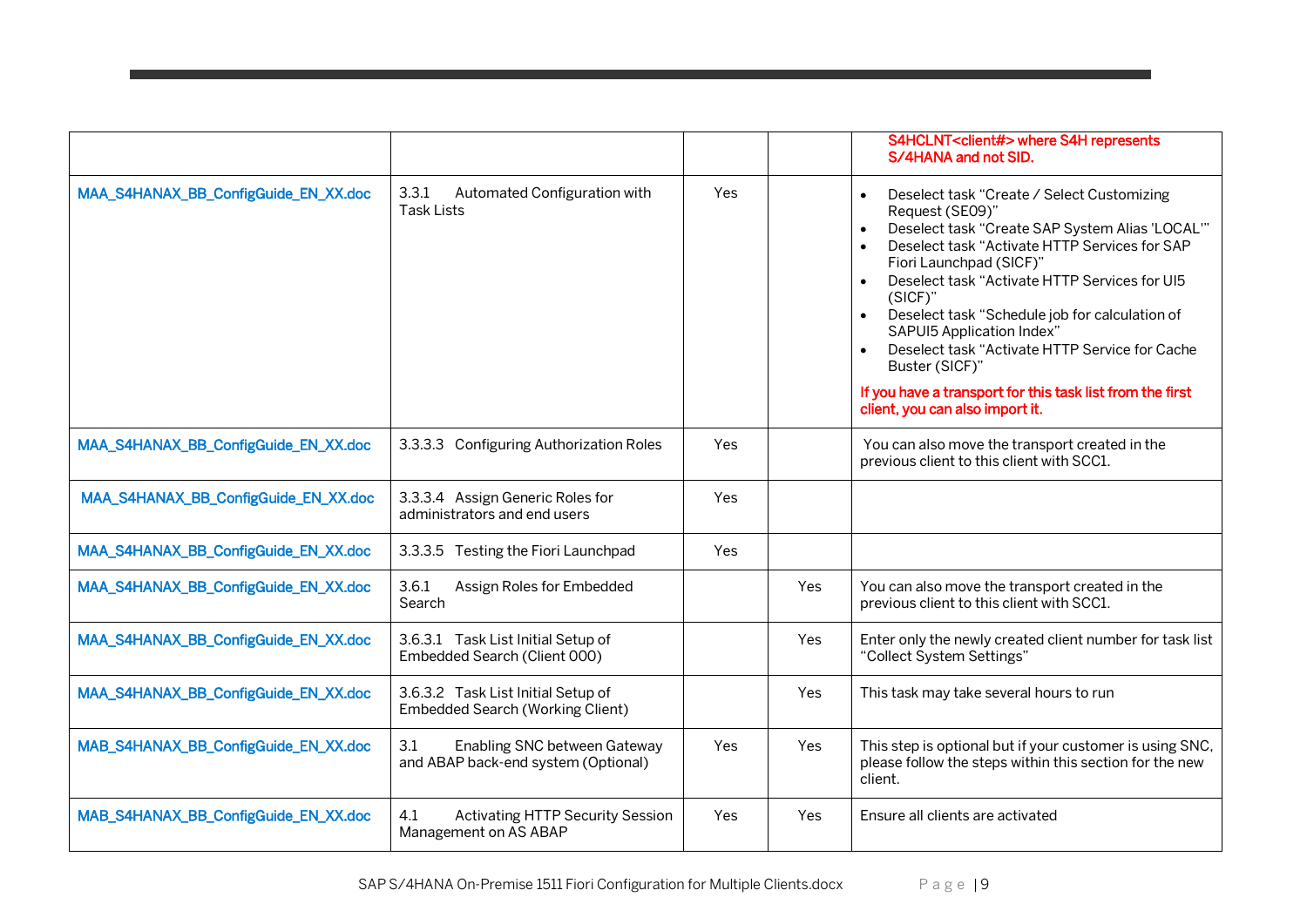| MAD_S4HANAX_BB_ConfigGuide_EN_XX.doc                                 | 3.2<br>Create and Assign the Backend<br>Role for a User                                    |            | Yes        |                                                                                                                                                                                                |  |
|----------------------------------------------------------------------|--------------------------------------------------------------------------------------------|------------|------------|------------------------------------------------------------------------------------------------------------------------------------------------------------------------------------------------|--|
| MAD_S4HANAX_BB_ConfigGuide_EN_XX.doc                                 | 4.3.1<br>Automated Activation with Task<br>Lists                                           | <b>Yes</b> |            | Use section "2.3.3.3 Activating OData services for<br>delivered scope via task list" from the Admin Guide for<br>the list of OData Services that needs to be activated<br>based on your scope. |  |
| MAD_S4HANAX_BB_ConfigGuide_EN_XX.doc                                 | 3.5<br>Check Generation of ABAP<br>Runtime Artifacts in S/4 Hana System                    |            | <b>Yes</b> |                                                                                                                                                                                                |  |
| MAD_S4HANAX_BB_ConfigGuide_EN_XX.doc                                 | 3.6<br>Assign a User to the SAP Fiori<br>Launchpad                                         | Yes        |            |                                                                                                                                                                                                |  |
| MAD_S4HANAX_BB_ConfigGuide_EN_XX.doc                                 | 5.1.1<br>Create System Alias for Backend<br>Workflow in the SAP Gateway System             | Yes        |            |                                                                                                                                                                                                |  |
| MAD_S4HANAX_BB_ConfigGuide_EN_XX.doc                                 | 5.1.2<br>Activation of OData Service in<br>SAP Gateway (my Inbox)                          | <b>Yes</b> |            |                                                                                                                                                                                                |  |
| MAL_S4HANAX_BB_ConfigGuide_EN_XX.doc                                 | Create RFC connections to<br>3.1.1<br>connect the Frontend server to the<br>Backend server | <b>Yes</b> |            | This step should already have been done while doing<br>the configuration for the first client. Ensure the RFCs<br>do not have Language or client populated.                                    |  |
| Complete the steps in the "Additional Activities" from this document |                                                                                            |            |            |                                                                                                                                                                                                |  |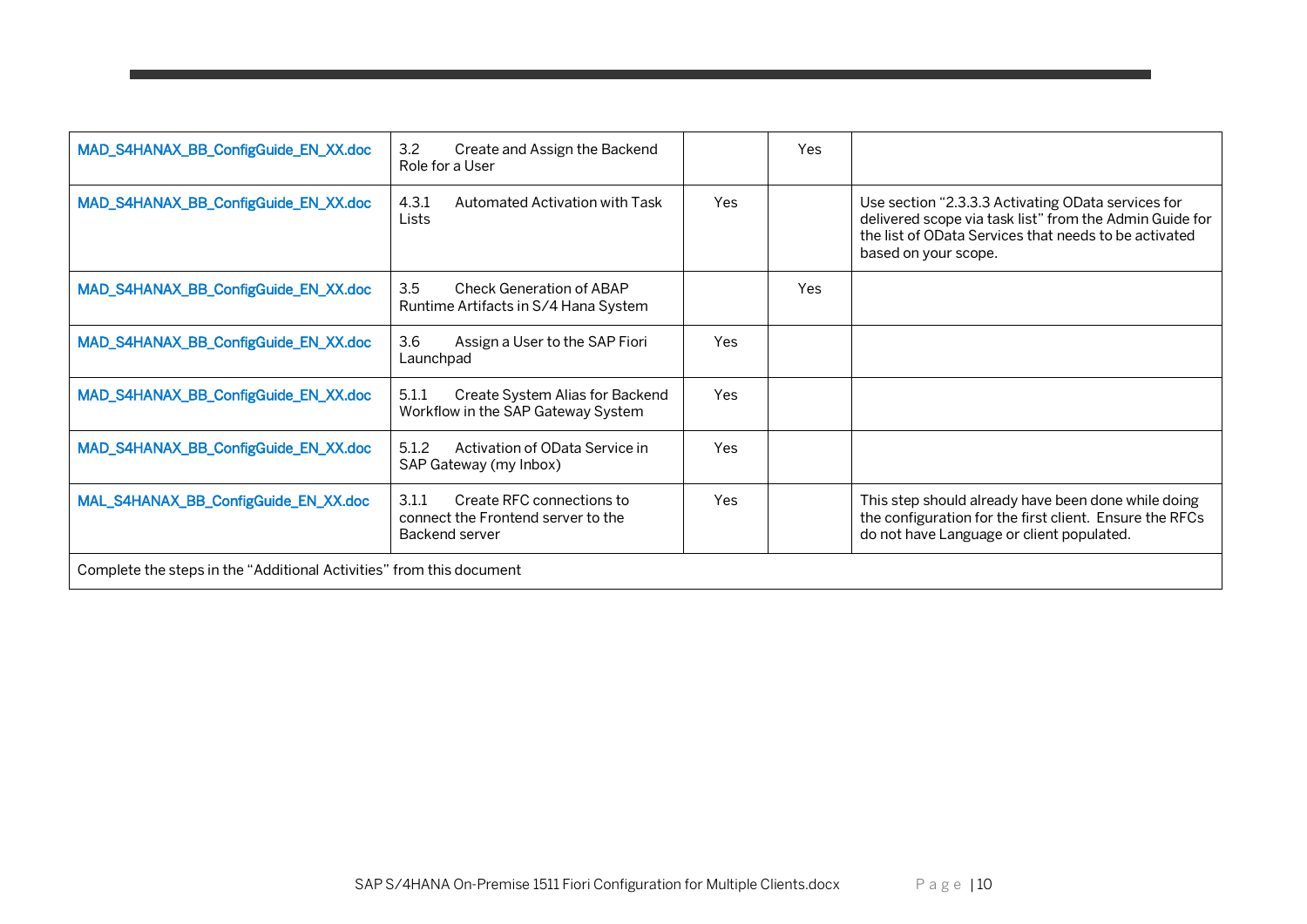#### <span id="page-10-0"></span>**5 Fiori Configuration Checklist Steps After Creating an Additional From Clients Other Than 000**

The below checklist is used to configure Fiori for a newly created client from clients other than 000. For example, in your environment you have a client 100 that has already been configured for Fiori usage between Web Dispatcher, Frontend Server and Backend Server. Then, you create a client copy from client 100 into a new client. The below steps will be used to assist with the post-copy configuration tasks. Please refer to the column "Additional Information" on determining which steps are required and which can be skipped based on the client copy profile used.

| <b>Reference Document</b>            | <b>Tasks</b>                                                                     | Frontend<br><b>Server</b> | <b>Backend</b><br>Server | <b>Additional Information</b>                                                                                                                                                                                                                                                                                                                                                                                                        |
|--------------------------------------|----------------------------------------------------------------------------------|---------------------------|--------------------------|--------------------------------------------------------------------------------------------------------------------------------------------------------------------------------------------------------------------------------------------------------------------------------------------------------------------------------------------------------------------------------------------------------------------------------------|
| MAA_S4HANAX_BB_ConfigGuide_EN_XX.doc | 3.2.1 SAP Gateway System: Assign role<br>template for administrators             | <b>Yes</b>                |                          | <b>Required:</b> For client copy using profiles without user<br>information<br>You can also move the transport created in the<br>previous client to this client with SCC1.                                                                                                                                                                                                                                                           |
| MAA_S4HANAX_BB_ConfigGuide_EN_XX.doc | 3.2.2.1 Task List SAP Gateway - Basic<br>Configuration                           | Yes                       |                          | <b>Required:</b> For client copy using profiles without<br>customizing<br>Deselect task "Activate HTTP Services for NW<br>$\bullet$<br>Gateway (SICF).                                                                                                                                                                                                                                                                               |
| MAA_S4HANAX_BB_ConfigGuide_EN_XX.doc | 3.2.2.2 Task List Create Trusted<br>Connection from SAP System to SAP<br>Gateway |                           | <b>Yes</b>               | <b>Required:</b> For client copy using all profiles<br>Deselect task "Add SAP System as trusted<br>system (SMT1)"<br>Deselect task "Set Profile Parameter:<br>$\bullet$<br>login/accept_sso2_ticket=1 (RZ10)"<br>Deselect task "Set Profile Parameter:<br>$\bullet$<br>login/create_sso2_ticket=2 (RZ10)"<br>Ensure the user you are working with has<br>$\bullet$<br>authorization S_RFCACL in both Frontend and<br>Backend server. |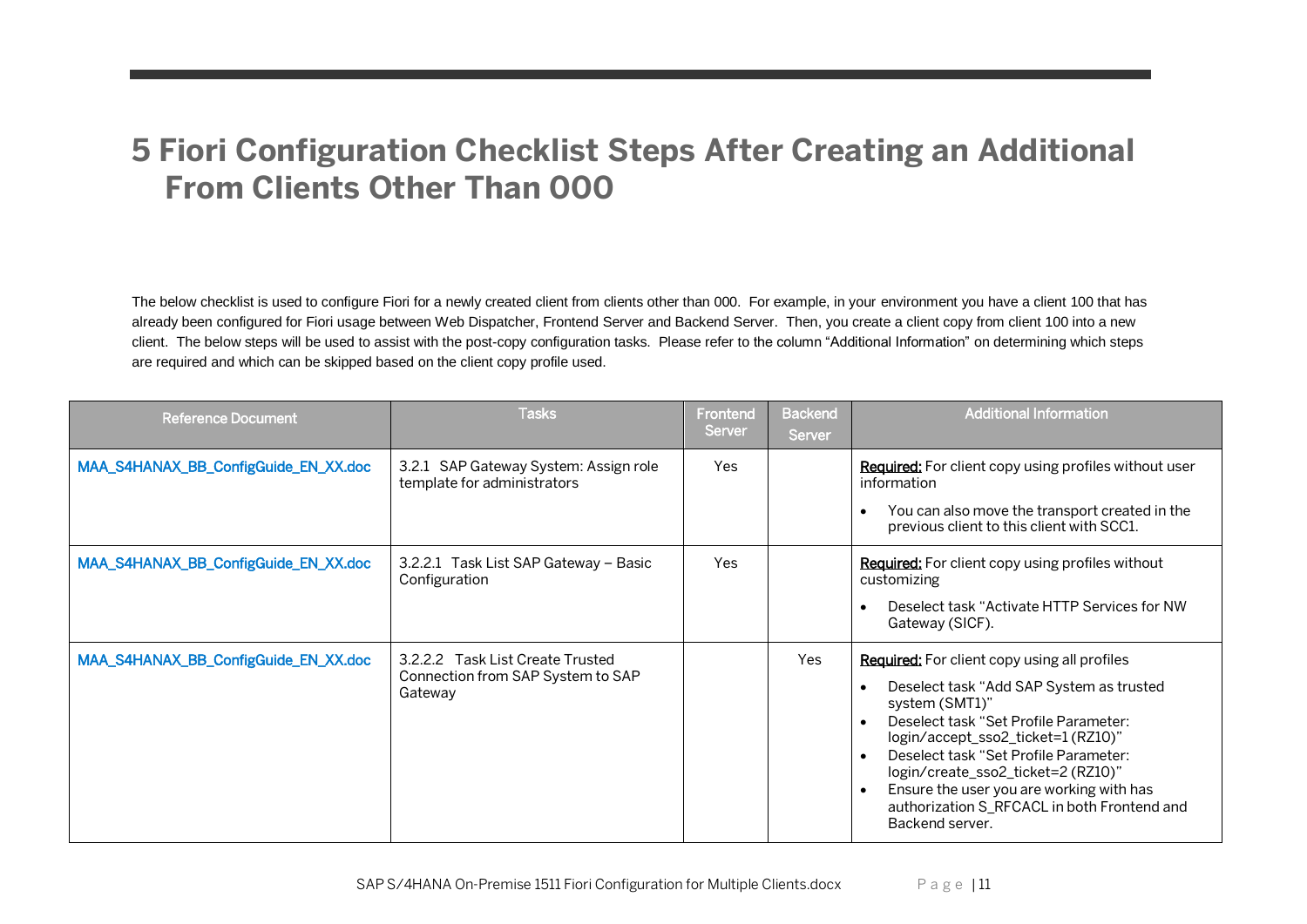| MAA_S4HANAX_BB_ConfigGuide_EN_XX.doc | 3.2.2.3 Task List SAP Gateway - Add<br><b>Backend System</b>     | Yes |     | Required: For client copy using all profiles<br>Deselect task "Set Profile Parameter:<br>$\bullet$<br>login/accept_sso2_ticket=1 (RZ10)"<br>Deselect task "Set Profile Parameter:<br>$\bullet$<br>login/create_sso2_ticket=2 (RZ10)"<br>If you plan to move the transport request created<br>within this task list, the recommendation is to use<br>a generic RFC naming convention (e.g.<br>S4HCLNT <client#> where S4H represents<br/>S/4HANA and not the SID.</client#>                                                                                                                                                |
|--------------------------------------|------------------------------------------------------------------|-----|-----|---------------------------------------------------------------------------------------------------------------------------------------------------------------------------------------------------------------------------------------------------------------------------------------------------------------------------------------------------------------------------------------------------------------------------------------------------------------------------------------------------------------------------------------------------------------------------------------------------------------------------|
| MAA_S4HANAX_BB_ConfigGuide_EN_XX.doc | 3.3.1<br>Automated Configuration with<br><b>Task Lists</b>       | Yes |     | <b>Required:</b> For client copy using all profiles<br>Deselect task "Create / Select Customizing<br>$\bullet$<br>Request (SE09)"<br>Deselect task "Create SAP System Alias 'LOCAL'"<br>$\bullet$<br>Deselect task "Activate HTTP Services for SAP<br>Fiori Launchpad (SICF)"<br>Deselect task "Activate HTTP Services for UI5<br>$(SICF)$ "<br>Deselect task "Activate HTTP Service for Cache<br>$\bullet$<br>Buster (SICF)"<br>Deselect task "Schedule job for calculation of<br>SAPUI5 Application Index"<br>If you have the transport for this task list from the first<br>client, you can also import the transport. |
| MAA_S4HANAX_BB_ConfigGuide_EN_XX.doc | 3.3.3.3 Configuring Authorization Roles                          | Yes |     | Required: For client copy using profiles without user<br>information<br>You can also move the transport created in the<br>$\bullet$<br>previous client to this client with SCC1.                                                                                                                                                                                                                                                                                                                                                                                                                                          |
| MAA_S4HANAX_BB_ConfigGuide_EN_XX.doc | 3.3.3.4 Assign Generic Roles for<br>administrators and end users | Yes |     | Required: For client copy using profiles without user<br>information                                                                                                                                                                                                                                                                                                                                                                                                                                                                                                                                                      |
| MAA_S4HANAX_BB_ConfigGuide_EN_XX.doc | 3.3.3.5 Testing the Fiori Launchpad                              | Yes |     | Required: For client copy using all profiles                                                                                                                                                                                                                                                                                                                                                                                                                                                                                                                                                                              |
| MAA_S4HANAX_BB_ConfigGuide_EN_XX.doc | 3.6.1<br>Assign Roles for Embedded<br>Search                     |     | Yes | <b>Required:</b> For client copy using profiles without user<br>information                                                                                                                                                                                                                                                                                                                                                                                                                                                                                                                                               |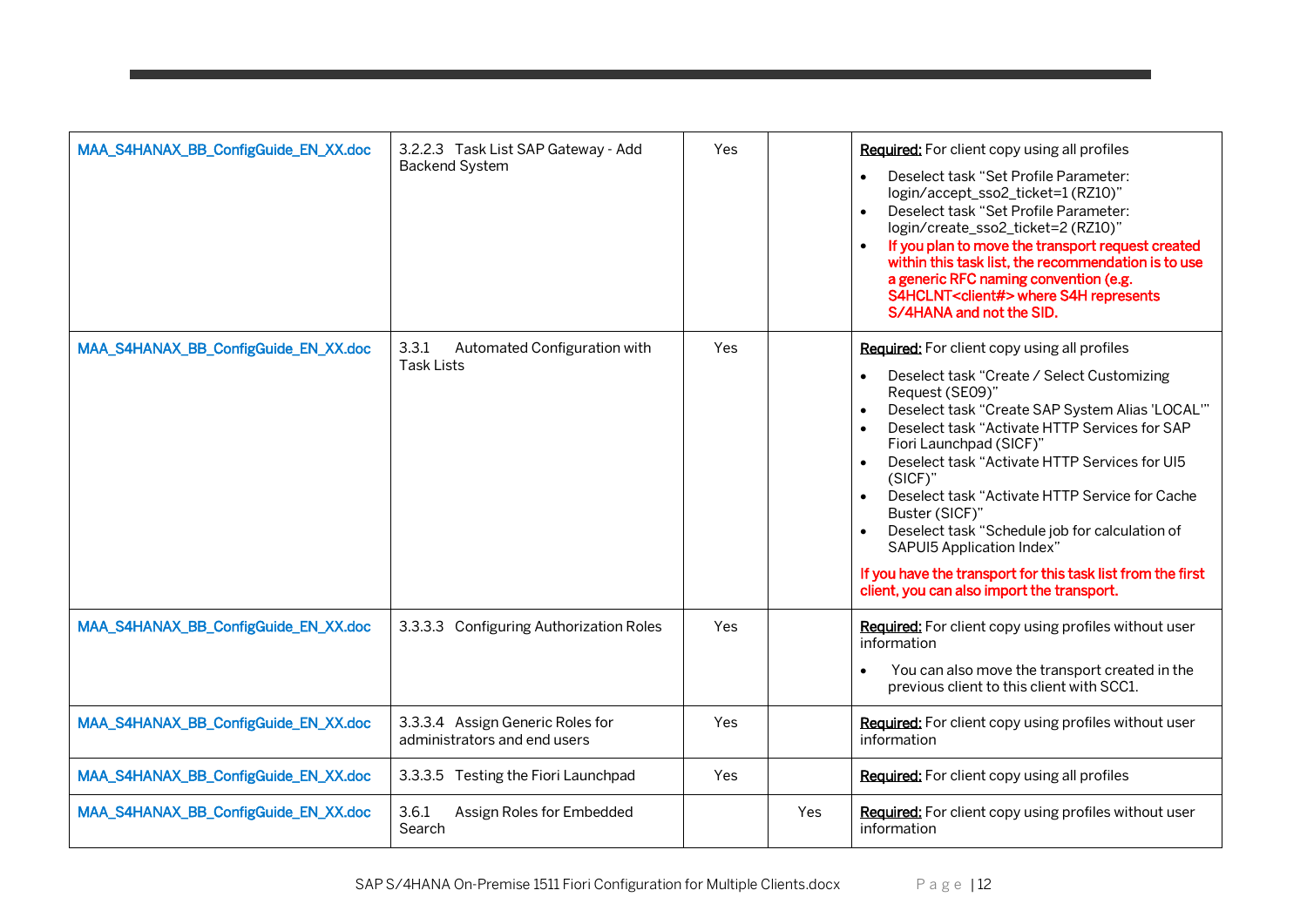|                                      |                                                                               |     |      | You can also move the transport created in the<br>previous client to this client with SCC1.                                                                                                                                                                             |
|--------------------------------------|-------------------------------------------------------------------------------|-----|------|-------------------------------------------------------------------------------------------------------------------------------------------------------------------------------------------------------------------------------------------------------------------------|
| MAA_S4HANAX_BB_ConfigGuide_EN_XX.doc | 3.6.3.1 Task List Initial Setup of<br>Embedded Search (Client 000)            |     | Yes. | Required: For client copy using profiles without<br>customizing                                                                                                                                                                                                         |
|                                      |                                                                               |     |      | Enter only the newly created client number for<br>task list "Collect System Settings"                                                                                                                                                                                   |
| MAA_S4HANAX_BB_ConfigGuide_EN_XX.doc | 3.6.3.2 Task List Initial Setup of<br><b>Embedded Search (Working Client)</b> |     | Yes  | Required: For client copy using all profiles                                                                                                                                                                                                                            |
|                                      |                                                                               |     |      | This task may take several hours to run                                                                                                                                                                                                                                 |
|                                      |                                                                               |     |      | <b>NOTE:</b>                                                                                                                                                                                                                                                            |
|                                      |                                                                               |     |      | If the client copy was done using profiles with<br>customizing, use task list<br>SAP_ESH_ADJUST_AFTER_CLIENT_COPY and<br>afterwards SAP_ESH_CREATE_INDEX_SC<br>If the client copy was done using profile without<br>customizing, use task list<br>SAP_ESH_INITIAL_SETUP |
| MAB_S4HANAX_BB_ConfigGuide_EN_XX.doc | 3.1 Enabling SNC between Gateway and                                          | Yes | Yes  | Required: For client copy using all profiles                                                                                                                                                                                                                            |
|                                      | ABAP back-end system (Optional)                                               |     |      | This step is optional but if your customer is using<br>SNC, please follow the steps within this section<br>for the new client.                                                                                                                                          |
| MAB_S4HANAX_BB_ConfigGuide_EN_XX.doc | 4.1 Activating HTTP Security Session<br>Management on AS ABAP                 | Yes | Yes  | Required: For client copy using profiles without<br>customizing                                                                                                                                                                                                         |
|                                      |                                                                               |     |      | Ensure all clients are activated                                                                                                                                                                                                                                        |
| MAD_S4HANAX_BB_ConfigGuide_EN_XX.doc | 3.2 Create and Assign the Backend Role<br>for a User                          |     | Yes  | Required: For client copy using profiles without user<br>information                                                                                                                                                                                                    |
| MAD_S4HANAX_BB_ConfigGuide_EN_XX.doc | 3.3.1 Automated Activation with Task Lists                                    | Yes |      | Required: For client copy using profiles with<br>customizing                                                                                                                                                                                                            |
|                                      |                                                                               |     |      | Delete alias of source client from transaction<br>/n/iwfnd/maint_service odata services that are in<br>the list "2.3.3.3 Activating OData services for<br>delivered scope via task list" in section from the<br>Admin Guide for the list of OData Services that         |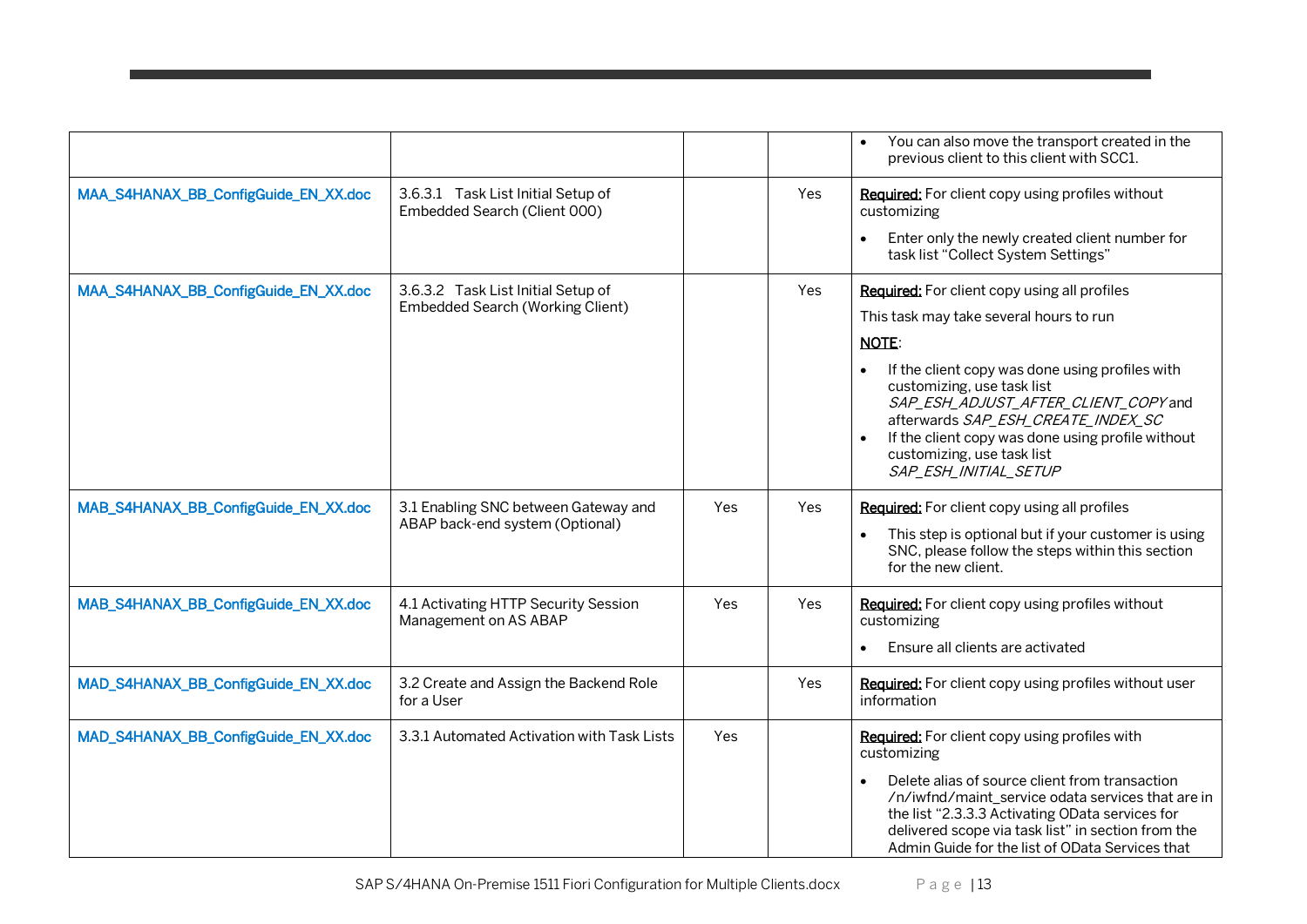|                                                                      |                                                                   |     | needs to be activated based on your scope                                                                                                                                                      |
|----------------------------------------------------------------------|-------------------------------------------------------------------|-----|------------------------------------------------------------------------------------------------------------------------------------------------------------------------------------------------|
|                                                                      |                                                                   |     | Note: You can also use the file<br>"ZFIO_CLIENTCOPY_ODATA_UNASSIGN.txt" to<br>create the ABAP program to do the un-<br>assignment.                                                             |
|                                                                      |                                                                   |     | Required: For client copy using all profiles                                                                                                                                                   |
|                                                                      |                                                                   |     | Use section "2.3.3.3 Activating OData services for<br>delivered scope via task list" from the Admin Guide for<br>the list of OData Services that needs to be activated<br>based on your scope. |
| MAD_S4HANAX_BB_ConfigGuide_EN_XX.doc                                 | 3.6<br>Assign a User to the SAP Fiori<br>Launchpad                | Yes | Required: For client copy using profiles without user<br>information                                                                                                                           |
| MAD_S4HANAX_BB_ConfigGuide_EN_XX.doc                                 | Create System Alias for Backend<br>4.1.1                          | Yes | Required: For client copy using all profiles                                                                                                                                                   |
|                                                                      | Workflow in the SAP Gateway System                                |     | Verify correct Alias to RFC assignment                                                                                                                                                         |
| MAD_S4HANAX_BB_ConfigGuide_EN_XX.doc                                 | Activation of OData Service in<br>4.1.2<br>SAP Gateway (my Inbox) | Yes | Required: For client copy using profiles with<br>customizing                                                                                                                                   |
|                                                                      |                                                                   |     | Delete alias of source client from transaction<br>/n/iwfnd/maint_service odata                                                                                                                 |
|                                                                      |                                                                   |     | <b>Required:</b> For client copy using all profiles                                                                                                                                            |
|                                                                      |                                                                   |     | Use section "4.1.2 Activation of OData Service in SAP<br>Gateway (my Inbox)" from the Configuration.                                                                                           |
| MAL_S4HANAX_BB_ConfigGuide_EN_XX.doc                                 | 3.1.1<br>Create RFC connections to                                | Yes | Required: For client copy using all profiles                                                                                                                                                   |
|                                                                      | connect the Frontend server to the<br>Backend server              |     | This step should already have been done while doing<br>the configuration for the first client. Ensure the RFCs<br>do not have Language or client populated.                                    |
| Required: For client copy using all profiles                         |                                                                   |     |                                                                                                                                                                                                |
| Complete the steps in the "Additional Activities" from this document |                                                                   |     |                                                                                                                                                                                                |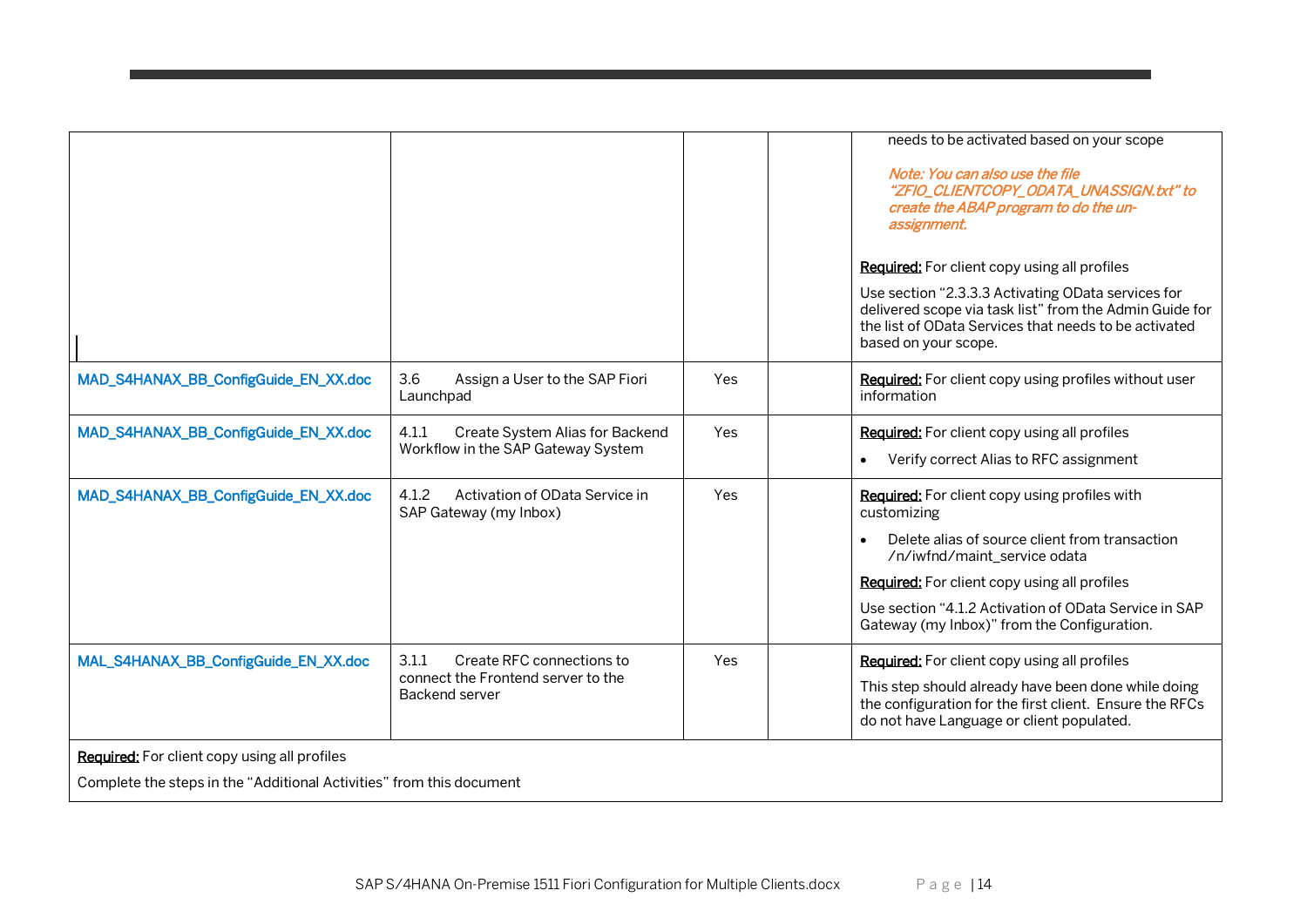#### <span id="page-14-0"></span>**6 Additional Activities**

- 1. Open the Web Dispatcher profile and ensure the parameters for "wdisp/system\_#" does not have "CLIENT=###" values. The client number is not required.
- 2. Enable client check box in FLP:
	- a. Go to transaction SICF.
	- b. Enter "flp" as the service name and apply filter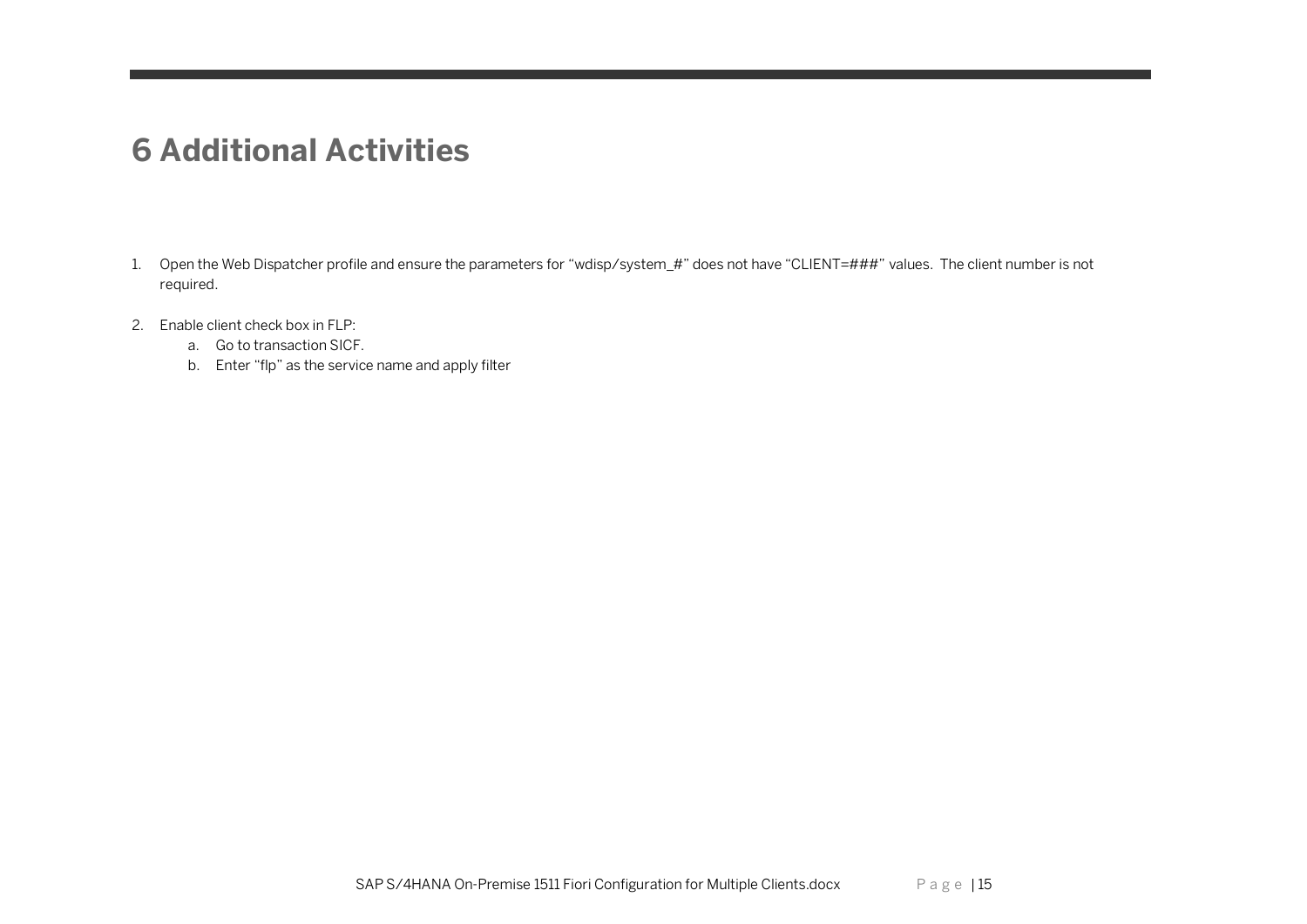c. Double click the "flp" service and go to the "Error Pages". Ensure you are in change mode. Scroll down and click on the "Configuration" button.

| Create/Change a Service                                                            |                               |                         |                                                  |                          |                |  |  |  |  |
|------------------------------------------------------------------------------------|-------------------------------|-------------------------|--------------------------------------------------|--------------------------|----------------|--|--|--|--|
|                                                                                    |                               |                         |                                                  |                          |                |  |  |  |  |
| /default_host/sap/bc/ui2/<br>Path                                                  |                               |                         |                                                  |                          |                |  |  |  |  |
|                                                                                    | Service Name                  | Service (Active)<br>flp |                                                  |                          |                |  |  |  |  |
| Lang.                                                                              |                               | <b>EN English</b>       | ▼                                                | Other Languages          |                |  |  |  |  |
|                                                                                    | Description                   |                         |                                                  |                          |                |  |  |  |  |
|                                                                                    | Description 1                 |                         | SAP Fiori launchpad with dynamic page processing |                          |                |  |  |  |  |
|                                                                                    | Description 2                 | Supports cache-busting  |                                                  |                          |                |  |  |  |  |
|                                                                                    | Description 3                 |                         |                                                  |                          |                |  |  |  |  |
|                                                                                    |                               |                         |                                                  |                          |                |  |  |  |  |
| Handler List<br><b>Error Pages</b><br>Logon Data<br>Administration<br>Service Data |                               |                         |                                                  |                          |                |  |  |  |  |
| ٦                                                                                  |                               |                         |                                                  |                          |                |  |  |  |  |
| H<br>O Explicit Response Time<br>Documentation                                     |                               |                         |                                                  |                          |                |  |  |  |  |
|                                                                                    | Explicit Response Page Header |                         |                                                  |                          |                |  |  |  |  |
|                                                                                    | <b>DB</b> 10<br>Alias         |                         |                                                  |                          |                |  |  |  |  |
|                                                                                    | <b>Header Page</b>            |                         |                                                  |                          |                |  |  |  |  |
|                                                                                    |                               |                         |                                                  |                          |                |  |  |  |  |
|                                                                                    | Explicit Response Page Body   |                         |                                                  |                          |                |  |  |  |  |
|                                                                                    | $ \psi $ min<br>Alias         |                         |                                                  |                          |                |  |  |  |  |
| <b>Body Page</b>                                                                   |                               |                         |                                                  |                          |                |  |  |  |  |
| Redirect to URL                                                                    |                               |                         |                                                  | <b>Status</b>            | $\overline{2}$ |  |  |  |  |
|                                                                                    | Redirect                      |                         |                                                  |                          |                |  |  |  |  |
|                                                                                    |                               |                         |                                                  |                          |                |  |  |  |  |
|                                                                                    |                               | ◉ W/o Form Fields       |                                                  | OForm Fields (Text Form) |                |  |  |  |  |
|                                                                                    |                               |                         |                                                  | ○Form Fields (Base64)    |                |  |  |  |  |
|                                                                                    |                               |                         |                                                  |                          |                |  |  |  |  |
|                                                                                    | System Logon                  |                         |                                                  | Configuration            |                |  |  |  |  |
|                                                                                    |                               |                         |                                                  |                          |                |  |  |  |  |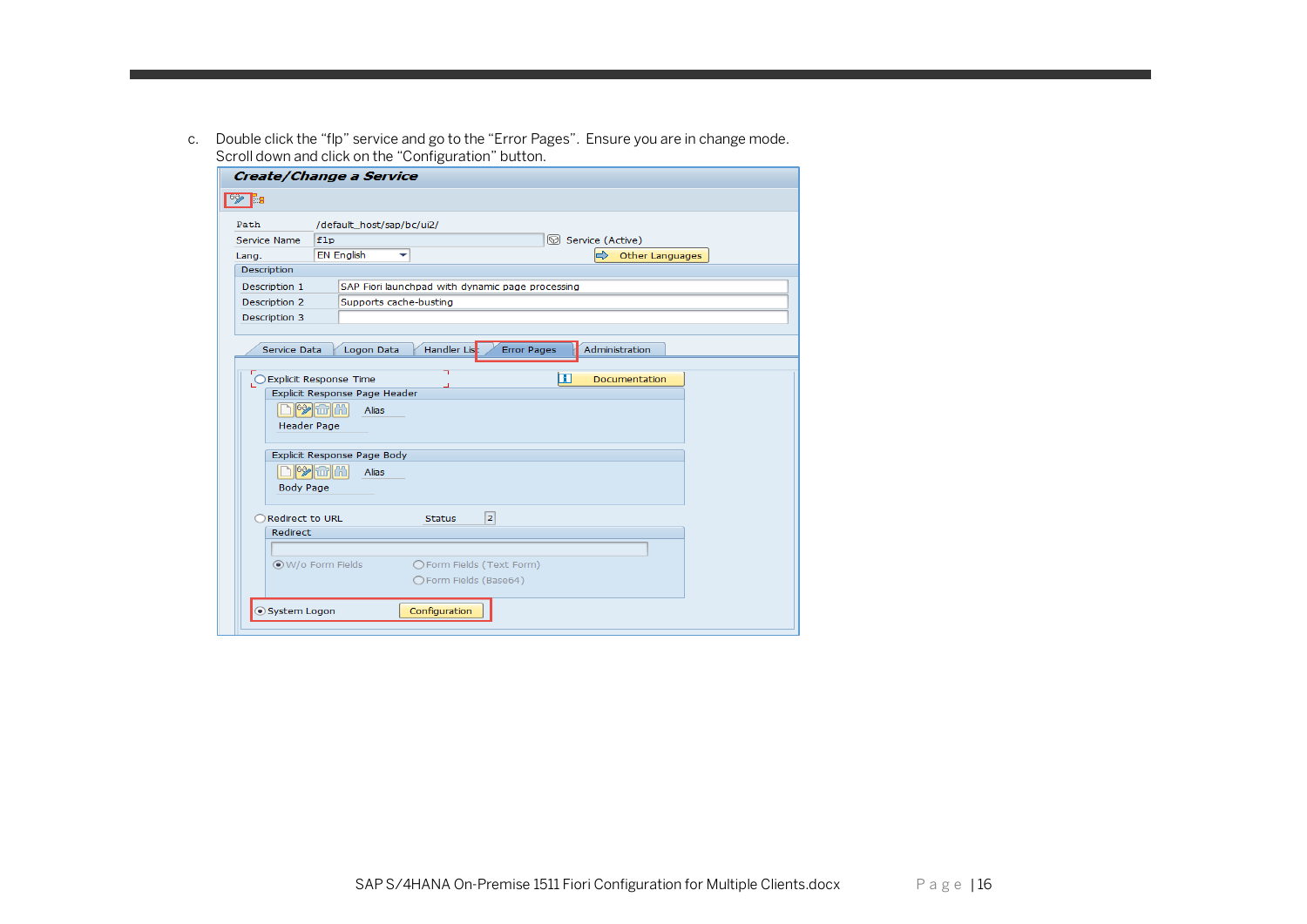d. Check the "Client" checkbox. Then click Enter.

| <b>『</b> System Logon Configuration<br>$\overline{\mathbf{x}}$ |                                        |  |  |  |  |  |  |  |
|----------------------------------------------------------------|----------------------------------------|--|--|--|--|--|--|--|
| Settings Selection                                             |                                        |  |  |  |  |  |  |  |
| ◯ Use Global Settings                                          |                                        |  |  |  |  |  |  |  |
| ● Define Service-Specific Settings                             |                                        |  |  |  |  |  |  |  |
|                                                                |                                        |  |  |  |  |  |  |  |
| System Logon Settings                                          |                                        |  |  |  |  |  |  |  |
| Select Display                                                 | Default                                |  |  |  |  |  |  |  |
| System ID<br>┑                                                 | Client                                 |  |  |  |  |  |  |  |
| $\sqrt{2}$ Client                                              | Language                               |  |  |  |  |  |  |  |
| <b>V</b> Language                                              |                                        |  |  |  |  |  |  |  |
| System Messages                                                | Logon Layout and Procedure             |  |  |  |  |  |  |  |
| Logon and System Information                                   | ◯ SAP Implementation                   |  |  |  |  |  |  |  |
| Actions During Logon                                           | <b>Screen</b><br><b>SAP Theme</b>      |  |  |  |  |  |  |  |
| Logon using HTTPS<br>Protocol<br>÷                             |                                        |  |  |  |  |  |  |  |
| Do Not Display Warnings                                        | Custom Implementation                  |  |  |  |  |  |  |  |
| Check for Multiple Logon                                       | <b>ABAP Class</b><br>/UI2/CL SRA LOGIN |  |  |  |  |  |  |  |
| □ System-Wide Check                                            |                                        |  |  |  |  |  |  |  |
| Support Accessibility                                          | Document mode Edge                     |  |  |  |  |  |  |  |
| Support Autocomplete                                           | Deactivate LoadOnDemand                |  |  |  |  |  |  |  |
| □ Certificate Request with HTTPS                               | Adjust Links and Images                |  |  |  |  |  |  |  |
| □ Only at User Request                                         |                                        |  |  |  |  |  |  |  |
| □ Default User Request                                         |                                        |  |  |  |  |  |  |  |
| Service for Certificate Request:                               |                                        |  |  |  |  |  |  |  |
|                                                                |                                        |  |  |  |  |  |  |  |
| Service for Certificate Assignment:                            |                                        |  |  |  |  |  |  |  |
| Deactivate Login XSRF Protection                               |                                        |  |  |  |  |  |  |  |
| O Deactivate Default Frame Bust                                |                                        |  |  |  |  |  |  |  |
| □ Display Last System Logon                                    |                                        |  |  |  |  |  |  |  |
| Failed Logon Attempts Only                                     |                                        |  |  |  |  |  |  |  |
|                                                                |                                        |  |  |  |  |  |  |  |
|                                                                |                                        |  |  |  |  |  |  |  |
|                                                                | <b>X</b> Save as Global Settings       |  |  |  |  |  |  |  |

- e. Click Save.
- 3. Modify the below RFCs to remove the client:
	- a. R3 connections for S4<XXX>\_RFC
	- b. HTTP Connections to ABAP System for S4<XXX>\_HTTPS